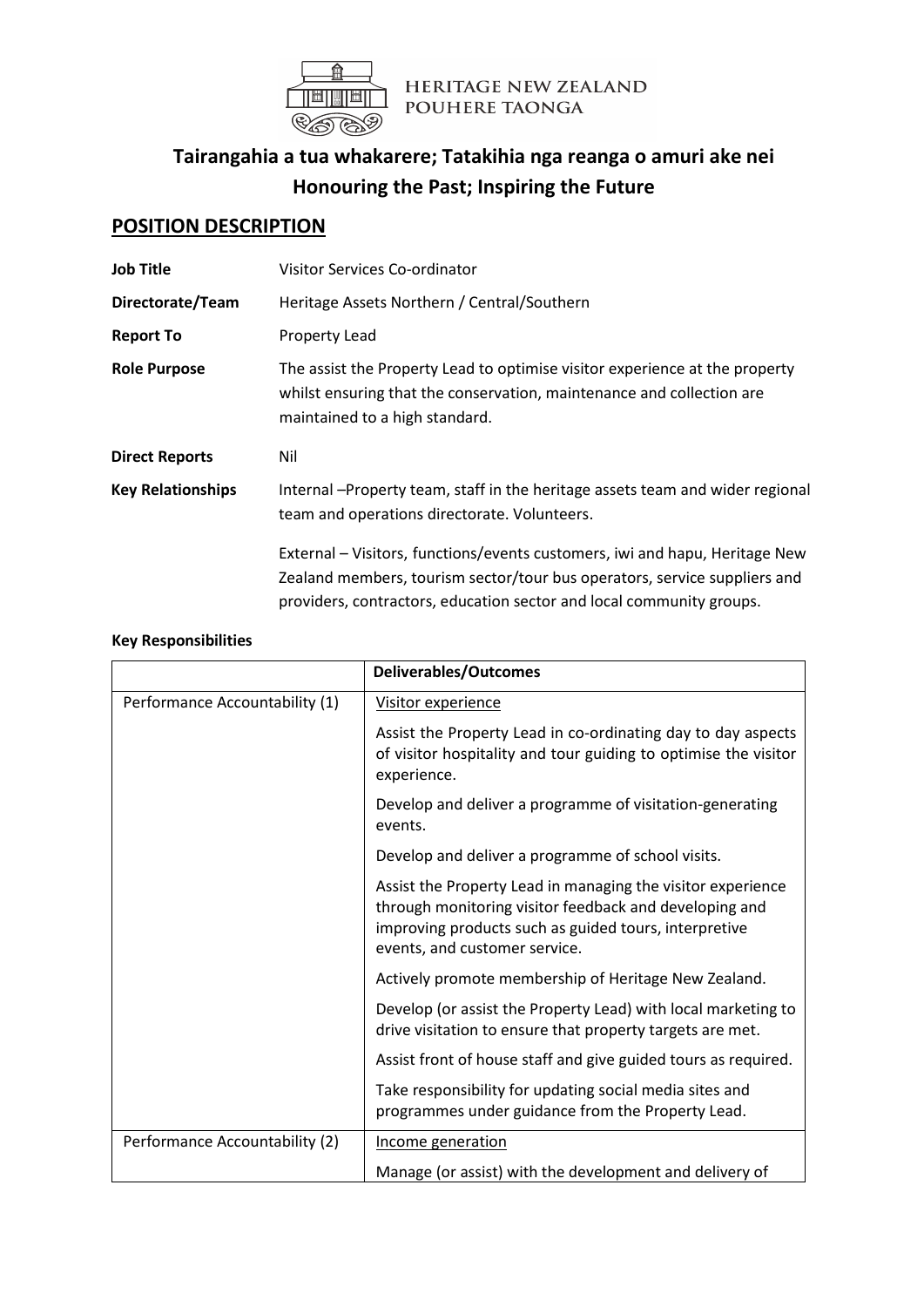|                                                  | income-generating merchandising.                                                                                                                                                                                                                                                   |
|--------------------------------------------------|------------------------------------------------------------------------------------------------------------------------------------------------------------------------------------------------------------------------------------------------------------------------------------|
|                                                  | Complete (daily, weekly and) monthly sales reports as<br>required.                                                                                                                                                                                                                 |
|                                                  | Ensure shop is staffed appropriately at all times and ensure<br>that shop volunteers are trained and supervised.                                                                                                                                                                   |
|                                                  | Manage (or assist) with the development and delivery of<br>income-generating functions.                                                                                                                                                                                            |
| Performance Accountability (3)                   | <b>Property and Collection care</b>                                                                                                                                                                                                                                                |
|                                                  | Ensure that all staff and volunteers undertake good<br>conservation practice as part of the daily operations.                                                                                                                                                                      |
|                                                  | Assist the Property Manager with security and fire safety<br>operations.                                                                                                                                                                                                           |
|                                                  | Assist the Property Manager with routine and specialised<br>inspections of the building and collections.                                                                                                                                                                           |
| Performance Accountability (4)                   | Administration                                                                                                                                                                                                                                                                     |
|                                                  | Coordinate daily & monthly record-keeping and reporting of<br>all income related information relating to visitors, functions<br>and merchandising including visitor numbers, retail sales,<br>stock inventory, donations, banking, EFTPOS and cash<br>reconciliations as required. |
|                                                  | Carry out telephone reception and core administrative tasks<br>as required.                                                                                                                                                                                                        |
|                                                  | Provide timely and accurate responses to all information<br>enquiries and bookings.                                                                                                                                                                                                |
|                                                  | Relieve for Property Lead as required.                                                                                                                                                                                                                                             |
| Performance Accountability (5)                   | <u>Volunteer management / supervision</u>                                                                                                                                                                                                                                          |
|                                                  | Identify and develop opportunities for volunteer<br>involvement in all aspects of operations, including care of<br>the collection and garden.                                                                                                                                      |
|                                                  | Train and supervise property volunteers.                                                                                                                                                                                                                                           |
| Internal and External Relationship<br>Management | Establish and maintain positive professional relationships<br>internally and externally (particularly with stakeholder<br>agencies).                                                                                                                                               |
| <b>Bi-cultural Responsiveness</b>                | Promote the principles of the Treaty of Waitangi (Te Tiriti O<br>Waitangi) and the vision for Maori Heritage (Tapuwae).                                                                                                                                                            |
|                                                  | Have an awareness and sensitivity towards the cultural and<br>spiritual values associated with Heritage New Zealand<br>properties.                                                                                                                                                 |
| Health and Safety                                | Ensure all requirements of health and safety are exceeded<br>and staff, volunteers and visitors enjoy a high quality<br>experience within a safe environment.                                                                                                                      |
|                                                  | Ensure all accidents and near misses are reported to the                                                                                                                                                                                                                           |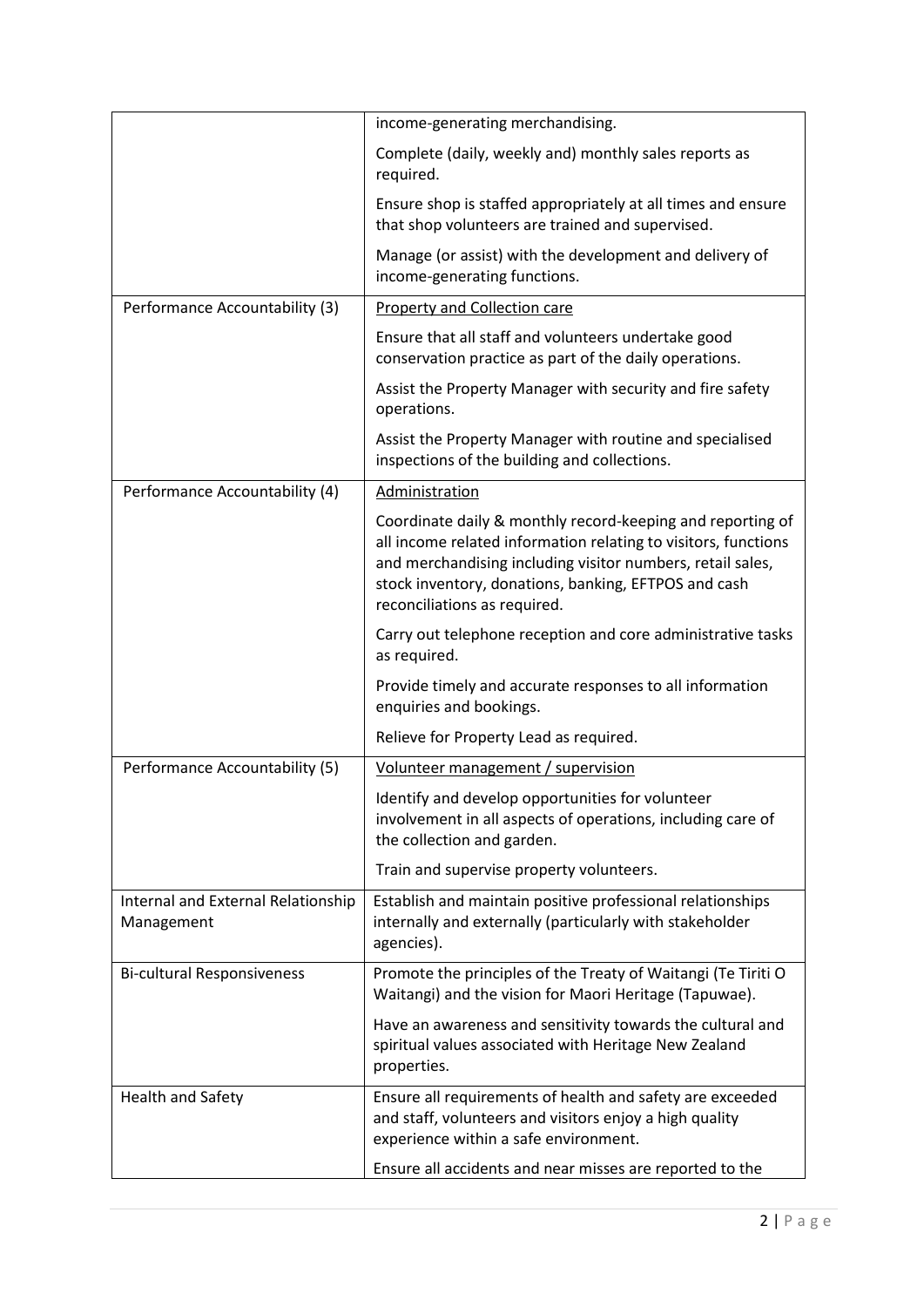|                             | Property Lead and HR in a timely way.                        |
|-----------------------------|--------------------------------------------------------------|
| Organisational Policies and | Establishes and maintains an understanding of the            |
| Procedures                  | organisation's policies and procedures, and abides by them - |
|                             | e.g. information management, finance etc.                    |

### **Person specification - Essential Competencies and Attributes**

| <b>Customer Focus</b>                   | Displays a commitment to delivering quality customer<br>service, respecting the needs and aspirations of clients,<br>tourists and visitors.     |
|-----------------------------------------|-------------------------------------------------------------------------------------------------------------------------------------------------|
|                                         | Has the skill and experience to undertake guiding,<br>interpretation and manage functions for small to large<br>groups of visitors/guests.      |
|                                         | Presents in a well-groomed manner in accordance with the<br>dress code for staff and volunteers.                                                |
|                                         | Communicates clearly and effectively with a wide range of<br>people and situations in order to explain the values of the<br>building and place. |
| Adaptability                            | Receptive to new ideas, willing and able to adjust to<br>changing demands and circumstances.                                                    |
|                                         | Remains calm, objective and in control in stressful situations<br>and maintains a stable performance under pressure.                            |
|                                         | Identifies fresh approaches to work to increase efficiency<br>and effectiveness.                                                                |
|                                         | A self-starter; seizes opportunities and acts upon them.                                                                                        |
| Professionalism                         | Demonstrates honesty, integrity, commitment and loyalty in<br>behaviour and work performance.                                                   |
|                                         | Sets high standards of excellence and quality of<br>performance                                                                                 |
|                                         | Is forward-thinking and committed to seeking positive<br>heritage outcomes, pro-active approaches and innovative<br>responses.                  |
|                                         | Makes recommendations and decisions on appropriate<br>information.                                                                              |
| <b>External Relationship Building</b>   | Builds and maintains positive and constructive working<br>relationships externally.                                                             |
|                                         | Achieves clear and effective two way communication with a<br>wide range of people in all situations.                                            |
|                                         | Is respectful to the needs of the organisations customers.                                                                                      |
| <b>Team Relationships</b>               | Fosters and exhibits a strong team spirit.                                                                                                      |
| Organisational Behaviours and<br>Values | Demonstrates the organisational behaviours and values                                                                                           |